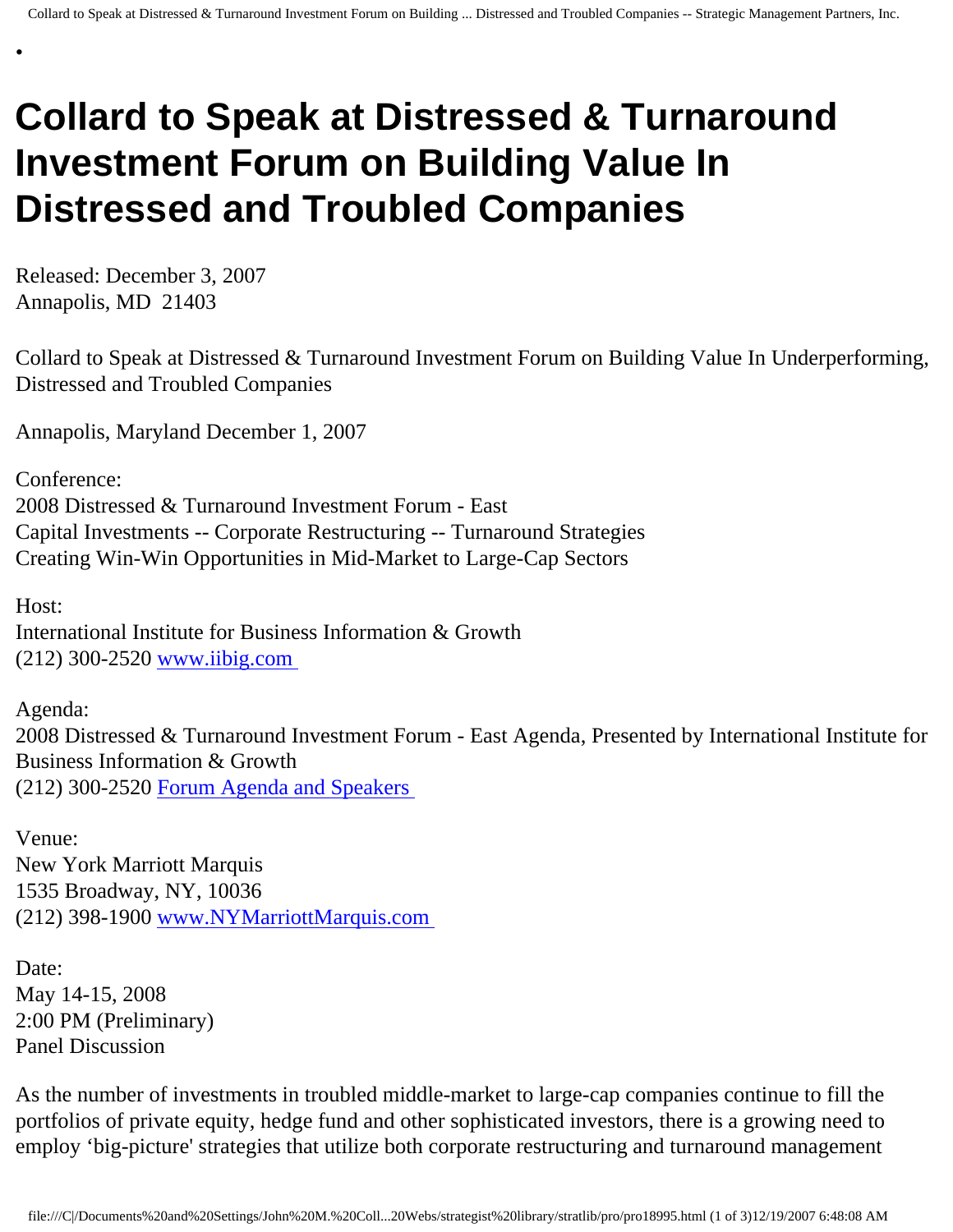Collard to Speak at Distressed & Turnaround Investment Forum on Building ... Distressed and Troubled Companies -- Strategic Management Partners, Inc.

savvy; in addition to financial and capital market innovations.

Creating 'win-win' opportunities in this market requires the marshalling of clever and multi-layered capital market, legal and accounting strategies. In addition, and more importantly, corporate restructuring and turnaround strategies must also be deployed to complete the process of mining value from underperforming and troubled companies.

There are many conferences that focus on the narrow subject of distressed 'debt.' But the issues and opportunities that revolve around debt in troubled companies are only part of the marketplace of investing successfully in the whole distressed and turnaround market. This Forum is the place where professionals representing solutions and strategies in this highly sophisticated and lucrative market will meet and discuss ideas and outcomes.

Panel:

Building Value From Underperforming, Distressed and Troubled Companies

Moderator: John M. Collard, CTP, Chairman, Strategic Management Partners, Inc. (Past Chairman, Turnaround Management Association)

Panelists:

Mark E. Chesen, Senior Managing Director, National City Capital Markets More To be Announced

Mr. Collard said "there is real value-added realized when investors bring in turnaround professionals to run a company or advise private equity investors on investing in underperforming, distressed and troubled companies in which they want to invest. These professionals bring a unique leadership style to focus on the immediacy of changes required. When a company is in trouble a different transferable set of leadership skills is required to set the company back on a profitable path." "Focusing on exit strategies from the start is key to maximizing returns on investment. You must build enterprises that future buyers want to invest in."

"More private equity and hedge fund investors are seeking the help of turnaround experts, and many are adding this talent to their senior management roles." Regardless of who employs the turnaround manager, their unique expertise is required to be successful in this market.

See the working list of Speaking Faculty for the 2008 Distressed & Turnaround Investment Forum - East Agenda, Presented by International Institute for Business Information & Growth [Forum Agenda and](http://www.iibig.com/conferences/F0801/overview.html)  [Speaking Faculty](http://www.iibig.com/conferences/F0801/overview.html) 

###

Reference:

## [www.StrategicMgtPartners.com](http://www.strategicmgtpartners.com/)